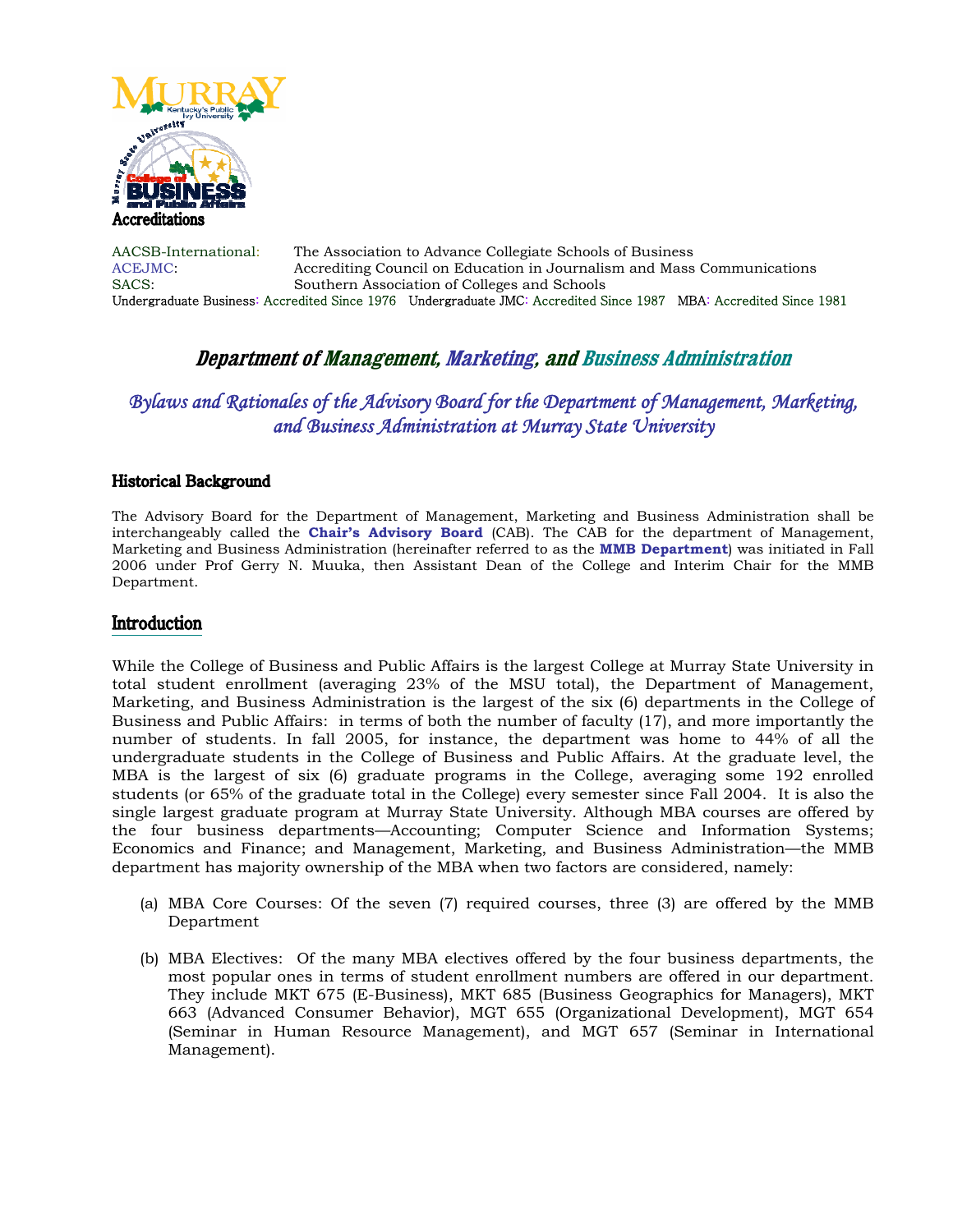## **Bylaws**

Approved: Provide this date later

### Purpose

The Chair's Advisory Board (CAB) of the Department of Management, Marketing and Business Administration (MMB Department) has, as its singular purpose, the enhancement and promotion of students, faculty & staff, programs and resources in the MMB department and (by extension) the College of Business and Public Affairs generally. Members of the CAB shall use their experience, resources and networks towards this end.

### Membership

The Chair's Advisory Board (CAB) shall be made up of all faculty in the MMB department and at least sixteen (16) external members drawn from both alumni and friends of the department and College. All key areas and majors of the department will be represented, that is: Management, Marketing, Business Administration, and International Business. The Chair of the MMB Department, in close consultation with faculty in the department, shall nominate the outside members of the CAB. The Chair of the department may assign staff and students to the CAB as exofficio members.

All members of the CAB shall be expected to actively participate in the implementation and achievement of the board's goals, objectives, and ideals.

*Diversity of outside Members*: It shall be the deliberate policy of the CAB to have diverse representation at a minimum of four levels: diversity by gender, race, type of industry represented, and rank/position of the external members.

### Term of Office

CAB members shall serve a minimum of five (5) years, for two reasons: (a) There is need to give members enough time to implement agreed-upon goals and tasks, and to realize results (b) Five years is also the planning timeframe for the strategic plans of both Murray State University and the College of Business and Public Affairs. For the period under review, both strategic plans are for 2003-2008.

Although changes are always possible and will most likely be made, *ideally,* the pioneering CAB members in 2006 will serve up to and including year 2012.

### **Officers**

Officers of the CAB shall consist of two Co-Chairs (the Chair of the MMB Department and another Co-Chair chosen from outside Murray State University); a Secretary from outside Murray State University; and a Vice-Secretary from among faculty in the MMB department. These arrangements are meant to facilitate CAB operations, the production of minutes, and coordination and continuation of CAB activities in the absence of one of the Co-Chairs or the CAB Secretary.

### Committees

It is recommended that a Committee structure be utilized in order to more effectively assign tasks, responsibilities and accountability for meeting agreed-upon goals and objectives. The following four (4) Committees will make up the CAB. Each Committee will have a chair, who will liaise with the CAB Co-Chairs towards achieving stated goals. Each committee will select its own Chair. The component committees are:

- (1) **The Student Enhancement Committee**: Will be responsible for enhancement of students from the MMB department in ways that will not be limited to the following:
	- Fundraising \* \* Student retention<br>• Student Recruitment \* Job Placement
	- Student Recruitment
	- Student Scholarships (including graduate assistantship support) \* Internships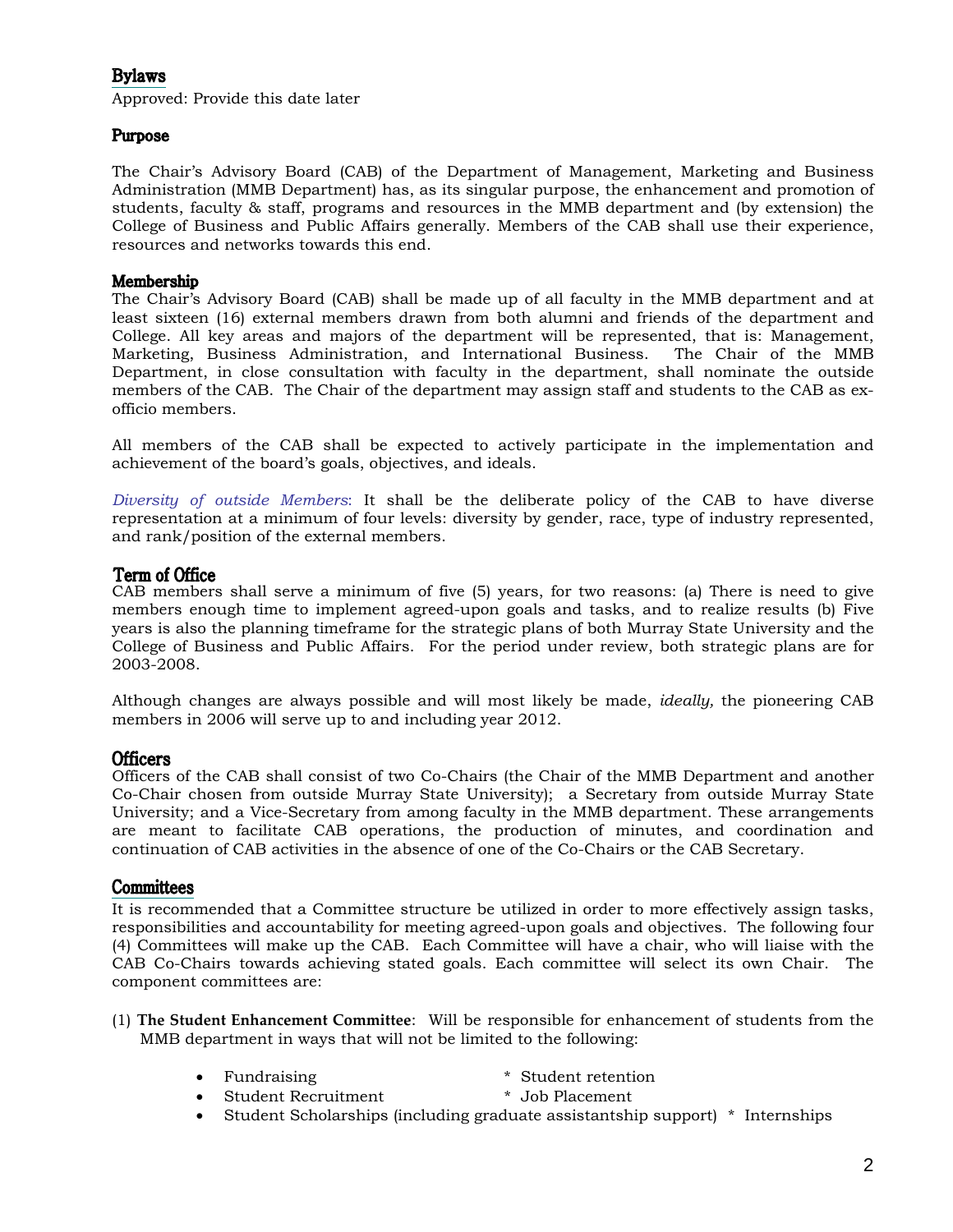(2) **The Faculty and Staff Enhancement Committee:** The faculty and staff enhancement committee will have roles and responsibilities that include:

\* Fundraising with a view to supporting:

- Faculty research and publications generally, known as intellectual contributions
- Faculty and Staff technology needs: computers, software, etc
- Faculty and Staff office furniture needs
- Faculty externships
- Faculty development
- Faculty intellectual contributions support.
- \* Fundraising to support faculty travel to national and international seminars and conferences
- \* Fundraising to support two (2) MMB Department major awards, namely:
	- The MMB Department award for the faculty member(s) with the largest peer-reviewed journal (PRJ) articles in the preceding academic year
	- The MMB Department award for the best teacher in the department during the preceding academic year.
- \* Faculty externships with a view to obtaining real-world work experience and opportunities to write and publish cases to enhance teaching
- (3) **Academic Programs Committee:** the academic programs committee is charged with the following tasks:
	- Fundraising
	- Reviewing all major undergraduate programs and the Master of Business Administration (MBA) with a view to advising the department on curriculum-related questions and issues surrounding
		- Relevance of respective programs and majors, overall, to the needs and realities of industry—both profit and non-profit
		- Relevance of core/required courses in each program and major
		- Depth and breadth of both required and elective courses in each program, and recommending specific additions or sub-tractions of courses needed to make respective programs more current and industry-relevant
		- Helping to market the department's undergraduate and graduate offerings to industry and business consortia

(4) **The Business Partnerships Committee**: the business partnerships committee has, as its major charge, the strengthening of ties and activities between the business community and the department. Specific goals and tasks include, but shall not be limited to:

- Enhancement of Alumni links, and relationships
- Resource enhancements: fundraising; technology; classroom naming; and classroom refurbishment support
- Building endowments with a view to having an *Endowed Chair* in the MMB Department by year 2010.
- Executives on campus programs

### Fundraising

Because of the centrality of financial resources to enhancement of the department and its programs, fundraising shall be the common-thread and function among all sub-committees of the Chair's Advisory Board.

### **Meetings**

The CAB shall meet once a year. The four committees will, however, meet as often as they deem appropriate to achieve stated goals and objectives.